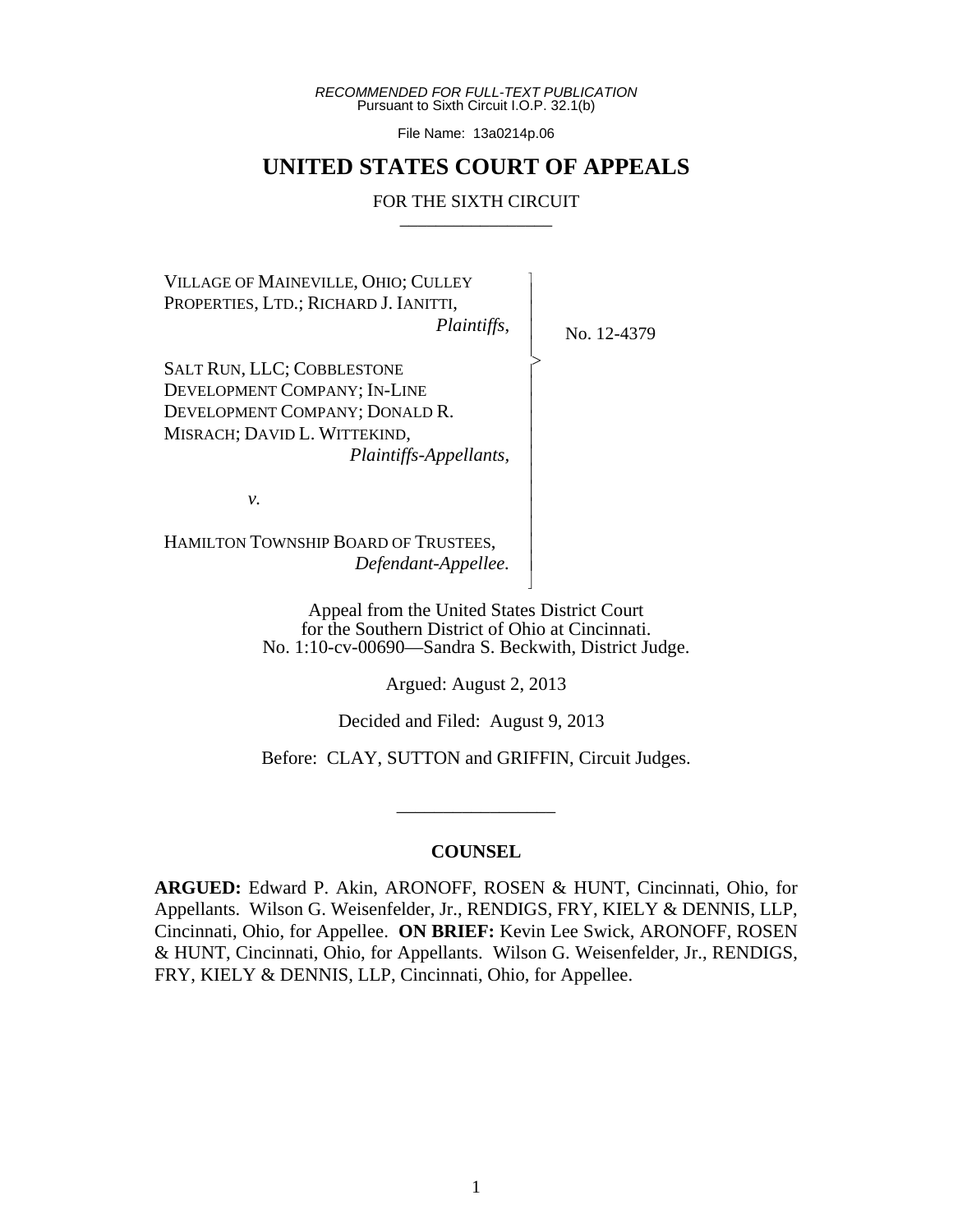# **OPINION \_\_\_\_\_\_\_\_\_\_\_\_\_\_\_\_\_**

**\_\_\_\_\_\_\_\_\_\_\_\_\_\_\_\_\_**

SUTTON, Circuit Judge. Hamilton Township passed a resolution imposing fees on developers of residential property in the area. As a covered developer, Salt Run sought to avoid the fees by convincing the Village of Maineville to annex the land the company owned. Hamilton Township countered this maneuver by placing a lien on the property anyway. Salt Run responded by suing the Township, raising a host of federal and state law claims, including a takings claim under the Fifth and Fourteenth Amendments. Meanwhile, the Ohio Supreme Court ruled that Hamilton Township had no right to impose the fees in the first place. The district court granted judgment in favor of Salt Run on some of its claims but denied its claim that the lien amounted to an unconstitutional taking. Salt Run challenges the district court's ruling on the takings claim and, what may go to the heart of the matter, asks for attorney's fees as well. We affirm.

I.

Salt Run develops properties for residential use. It buys land, puts the infrastructure in place and sells units to home builders. Salt Run bought a stretch of land in Hamilton Township and began developing it into two subdivisions.

The developer's plans hit a snag in 2007, when Hamilton Township passed a resolution assessing "impact fees" for new developments. R.25-1 at 1. Under the resolution, once Salt Run sold a lot to a builder, the builder would have to pay \$2,100 per lot when it applied to the Township for a zoning certificate. Those fees, the Township said, would compensate it for the cost of providing roads, police, fire protection and parks.

The Township's regulations placed economic pressures on Salt Run's business model, all at a time when the economy and real estate market were foundering. For one,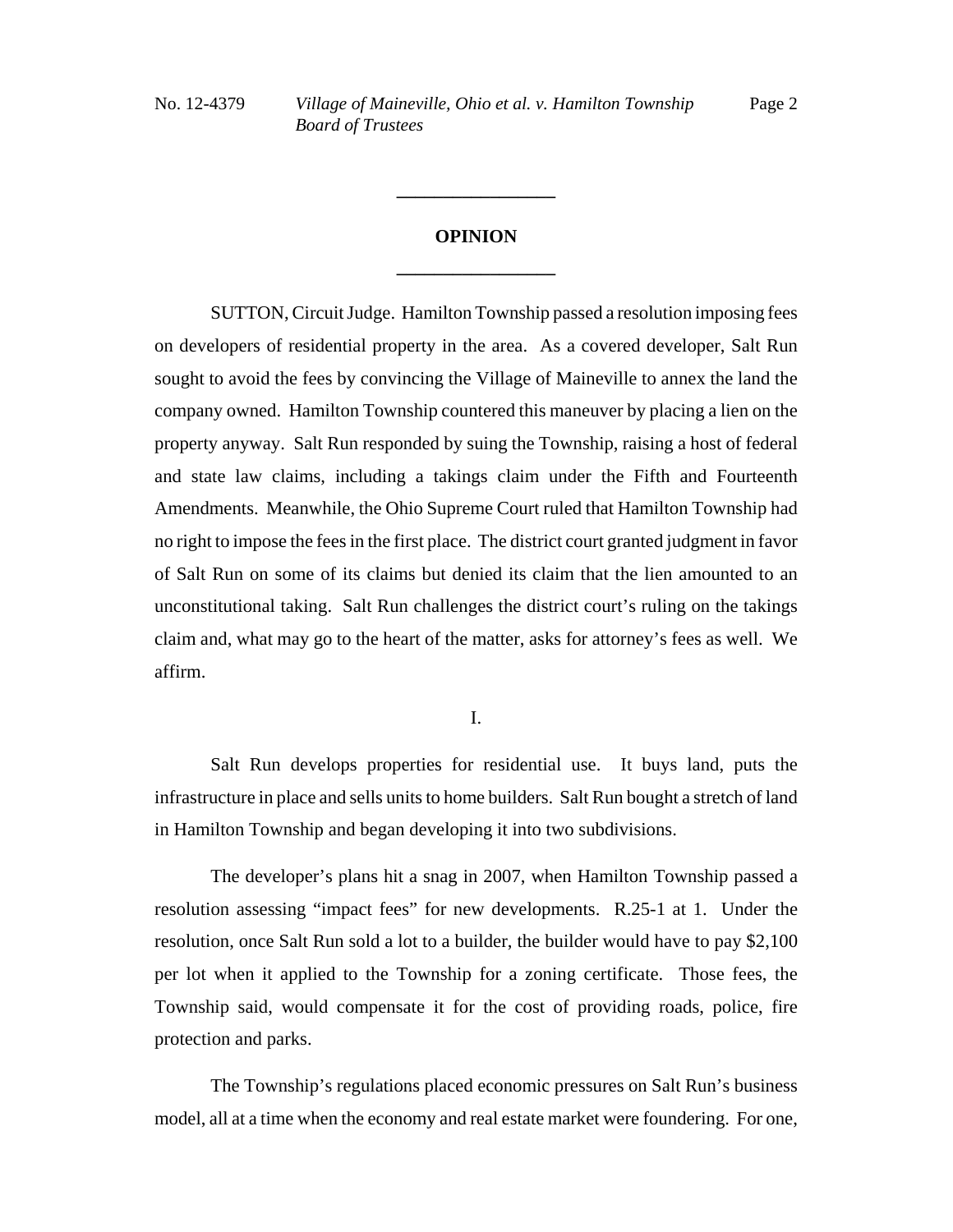the regulations limited the types of developments Salt Run could plan. For another, the impact fees effectively increased the cost of Salt Run's lots. For both reasons, Salt Run sought to and ultimately did convince the Village of Maineville to annex its land. After the annexation, the properties remained in Hamilton Township but became subject to Maineville's control, a form of governmental joint tenancy that subjected the properties to some regulations from the former and others from the latter. *See* Ohio Rev. Code § 709.023. Maineville took over zoning authority and provided police services, while Hamilton Township handled fire services and parks. Salt Run took the position that the builders that bought its properties could now avoid Hamilton's impact fees because the builders would be seeking zoning approval from Maineville, not Hamilton.

Hamilton Township sued Salt Run in state court to stop the annexation. When that failed, Hamilton tried another tack. It asked Gary Boeres, a member of the local government, to file an affidavit with Warren County stating that Salt Run's properties were "still subject to the provisions of Hamilton Township['s] . . . impact fee schedules," any annexation notwithstanding. R.25-1 at 25. Hamilton Township asserted "a continuing and subsisting lien on the property . . . for the payment and collection of the impact fees." *Id*.

At roughly this time, Salt Run signed a development contract with M/I Homes, a home building company. The contract required M/I to buy 41 lots, nearly one quarter of the total property, at a minimum of 12 lots per year. Salt Run assured M/I that Hamilton's impact fees would not apply and agreed that Salt Run would cover the cost if it were wrong. When M/I's title company learned about Boeres's affidavit, Salt Run placed over \$40,000 in an escrow account to satisfy any concerns. With that money tied up, Salt Run could not keep up with payments on its loan from Fifth Third Bank, prompting a default.

Salt Run sued Hamilton Township in state court. It asked for a declaratory judgment to the effect that the affidavit violated state law and that it had no obligation to pay impact fees to Hamilton. It brought three other state law claims as well as a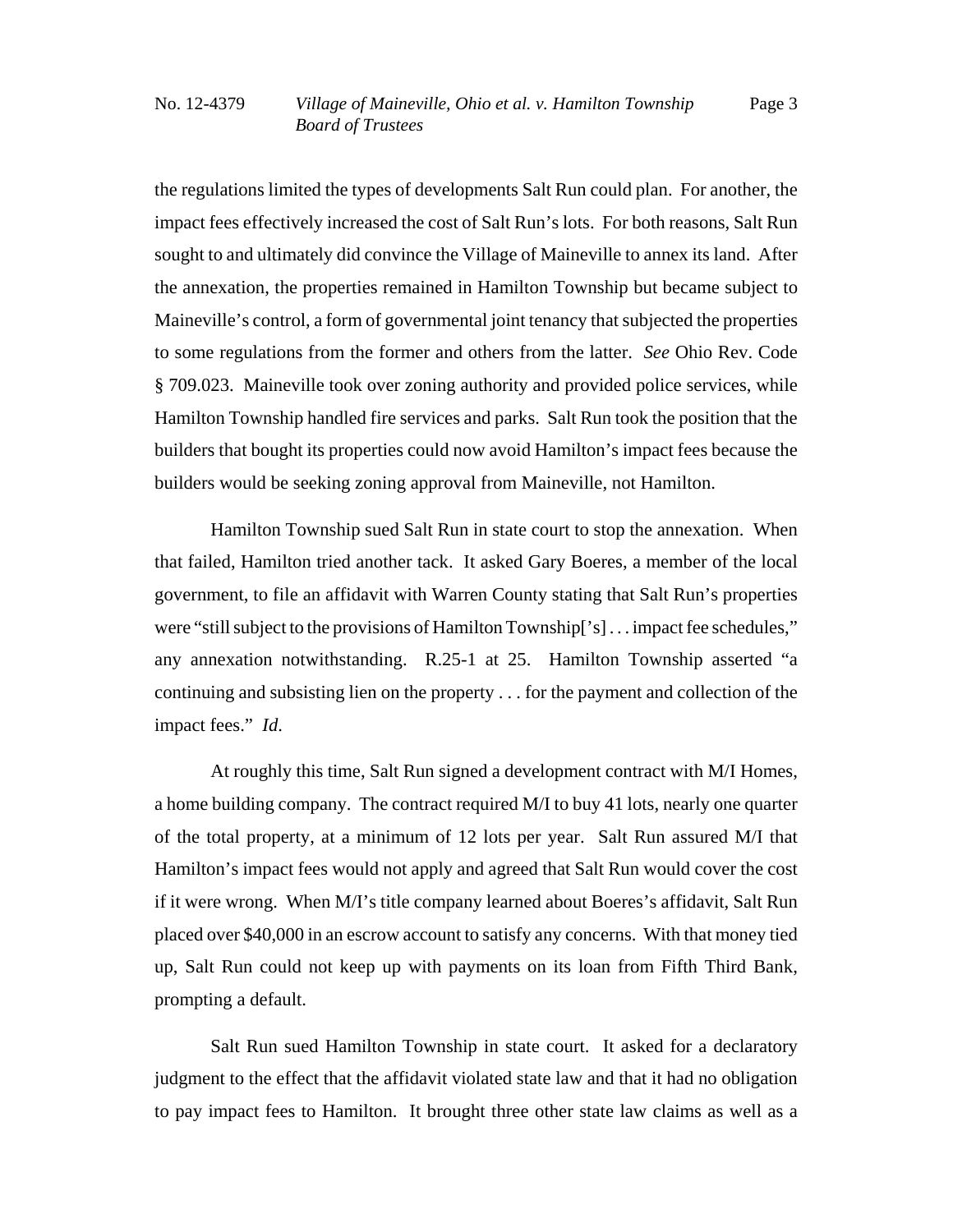§ 1983 claim that the lien amounted to an unconstitutional taking. The Township removed the case to federal court, and the parties filed cross-motions for summary judgment. In the meantime, other litigants sued the Township in state court over its attempts to collect impact fees, prompting the district court to stay Salt Run's case. The Ohio Supreme Court eventually ruled that the Township lacked authority under state law to collect the fees. *Drees Co. v. Hamilton Twp.*, 970 N.E.2d 916 (Ohio 2012).

After the Ohio Supreme Court's decision, the district court resolved the parties' competing motions for summary judgment. It granted in part the two declaratory judgments Salt Run requested but denied Salt Run's other state law claims and its takings claim. Salt Run appealed the denial of its takings claim and, for the first time on appeal, argues that the district court should have awarded it attorney's fees under § 1988.

## II.

The Fifth Amendment prevents the National Government and, through the Fourteenth Amendment, the States from "tak[ing]" "private property . . . for public use, without just compensation." The guarantee applies to a variety of government takings, including the regulatory taking to which Hamilton allegedly subjected Salt Run through its lien and impact fees. *See McCarthy v. City of Cleveland*, 626 F.3d 280, 284 (6th Cir. 2010); *see generally Penn Cent. Transp. Co. v. City of New York*, 438 U.S. 104 (1978). So long as the taking serves a "public use," the guarantee does not operate to ban takings but to ensure that the government provides "just compensation" for them. If a government's appropriation of property is directed to a public use and if the government pays fair value, it has not offended the Fifth Amendment, all of which generally means a litigant must "seek compensation through the procedures the State has provided" before bringing a takings claim. *Williamson Cnty. Reg'l Planning Comm'n v. Hamilton Bank*, 473 U.S. 172, 194 (1985). *Cf. Horne v. Dep't of Agric*., 133 S. Ct. 2053, 2062 (2013) (treating as ripe a takings claim raised as an affirmative defense to a federal civil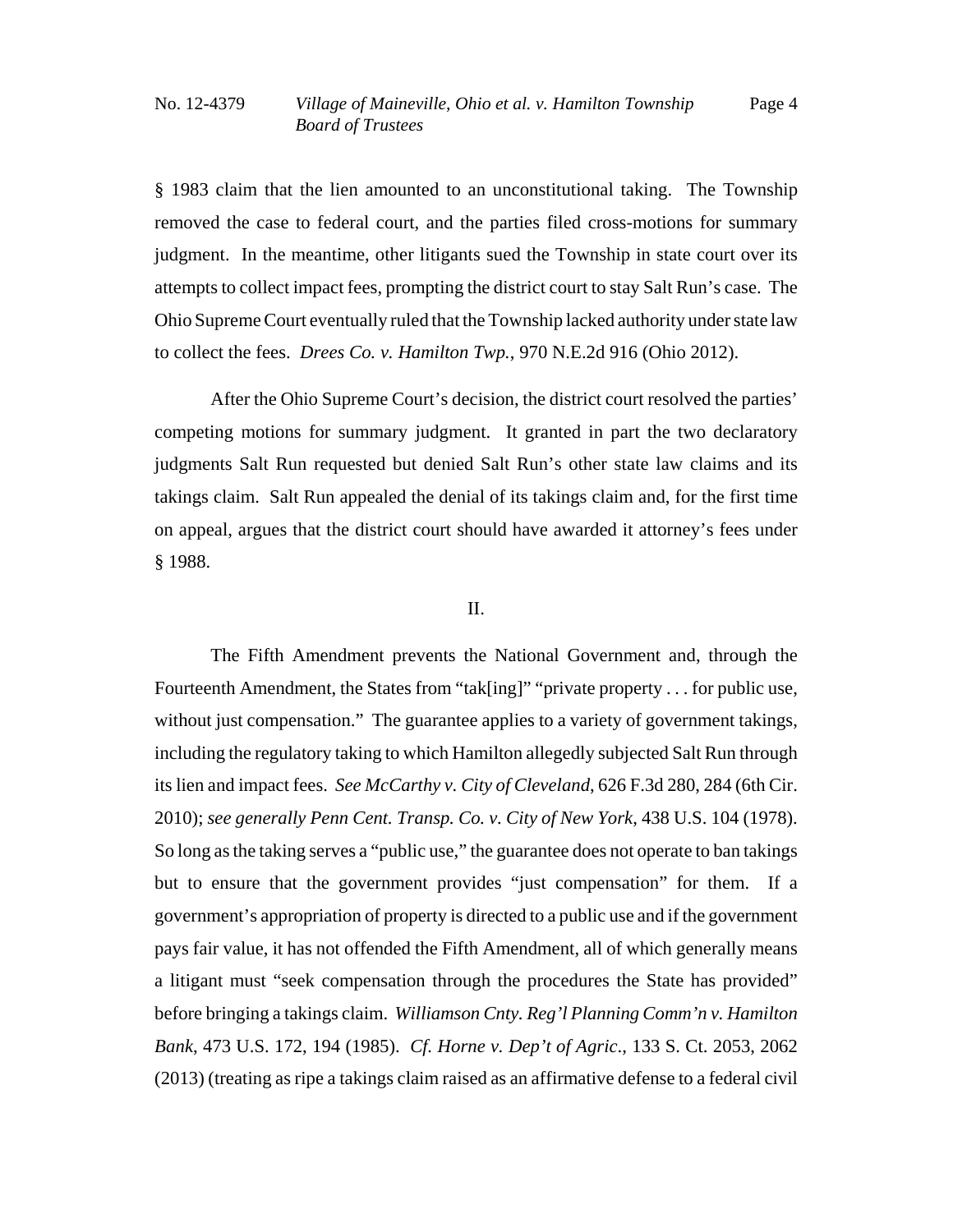enforcement action in the absence of an "alternative . . . and adequate remedial scheme") (internal quotation marks omitted).

The parties share common ground about several points relevant to Salt Run's appeal. They agree that, until a property owner asks the State for relief, a "taking claim is not yet ripe," and the owner "cannot claim a violation . . . until it has used the procedure and been denied just compensation." *Williamson Cnty.*, 473 U.S. at 194–95. They agree that Ohio provides an adequate procedure for owners to request compensation for regulatory takings. *See Coles v. Granville*, 448 F.3d 853, 860–61 (6th Cir. 2006). And they agree that Salt Run has not invoked this procedure.

In the normal course, that would be the end of the case. Having failed to ask the State for compensation and having failed to make any argument that the impact fees did not serve a public use, Salt Run's claim is not ripe. *See Williamson Cnty.*, 473 U.S. at 194; *Tex. Gas Transmissions, LLC v. Butler Cnty. Bd. of Comm'rs*, 625 F.3d 973, 976 (6th Cir. 2010); *Cowell v. Palmer Twp.*, 263 F.3d 286, 290 (3d Cir. 2001) (holding challenge to municipal lien unripe); *cf. United States v. Ritchie Special Credit Invs., Ltd.*, 620 F.3d 824, 835 (8th Cir. 2010) ("Legally, until a court makes a determination on the validity of the liens and security interests, there has been no improper taking.").

On appeal, Salt Run offers one potential escape route from this dead end. It claims that the request-compensation-first rule applies only to *as-applied* challenges, not to *facial* challenges, and insists that it filed a facial challenge.

Salt Run forfeited this argument. The company never raised the argument before the district court and indeed never claimed below it had filed a facial challenge. All Salt Run said in its amended complaint was that Hamilton's "recording of the Affidavit, and [its] efforts to place a lien upon the Property . . . are a deprivation of Salt Run's rights under the Fifth and Fourteenth Amendments of the United States Constitution." R.40 ¶¶ 55, 56. In its summary judgment papers, the company did not claim that it had filed a facial challenge, and it did not argue that the nature of its claim would overcome a ripeness objection either. When Hamilton Township pointed out the ripeness defect in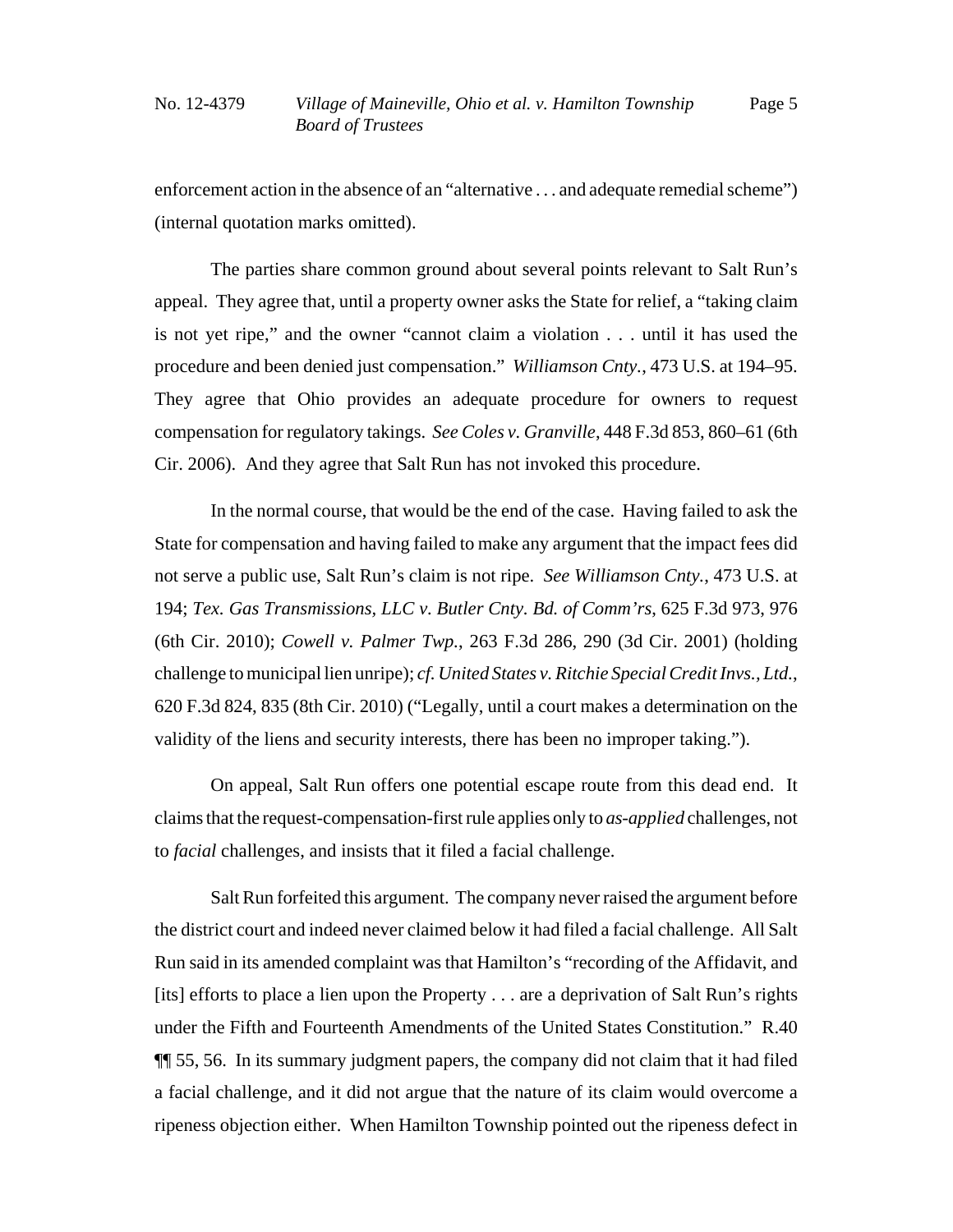its motion for summary judgment, Salt Run did not respond by arguing that the nature of its challenge excused the defect. It instead said only this—"Just what 'remedies' the Township affords to parties aggrieved by the impact fee remains a mystery," R.35 at 18—a one-sentence response that has more in common with a ripeness concession than anything remotely like its newly minted appellate argument. Below, the company challenged only the nature of the procedure, not whether it had to follow the procedure before filing a lawsuit in federal court. That is a forfeiture, pure and simple. *See Enertech Elec., Inc. v. Mahoning Cnty. Comm'rs*, 85 F.3d 257, 261 (6th Cir. 1996).

Attempting to sidestep this conclusion, Salt Run contends that it asked the district court for a declaratory judgment that Boeres's affidavit was "void ab initio," the hallmark, it says, of a facial challenge. To say that a type of state action is invalid under state law, however, does not distinguish facial challenges from as-applied challenges. An unconstitutional application of a statute *and* the passage of a statute that is unconstitutional in all of its applications may each be equally void from the outset. A township's isolated lien on one developer that does not serve a public use may be unconstitutional ("void") from the outset ("ab initio"). And a township's across-theboard liens on all developers that do not serve a public use may be unconstitutional ("void") from the outset ("ab initio"). Other than the obscuring effect of invoking a Latin phrase, Salt Run has done nothing to show that it raised today's appellate argument—that the facial nature of this challenge excuses the need to seek compensation through the State's procedures—below in the district court.

One potential reason why Salt Run did not raise this argument below is that it was challenging a lien that applied only to it—and that, so far as the record shows, was not duplicated against any other developer. A facial challenge generally argues "that the mere enactment of a statute constitutes a taking," while an as-applied challenge "claim[s] that the particular impact of government action on a specific piece of property requires the payment of just compensation." *Keystone Bituminous Coal Ass'n v. DeBenedictis*, 480 U.S. 470, 494 (1987). Salt Run, to use its own language, is attacking "the Township's Affidavit" and more specifically "the Township's impact fee lien." Br. at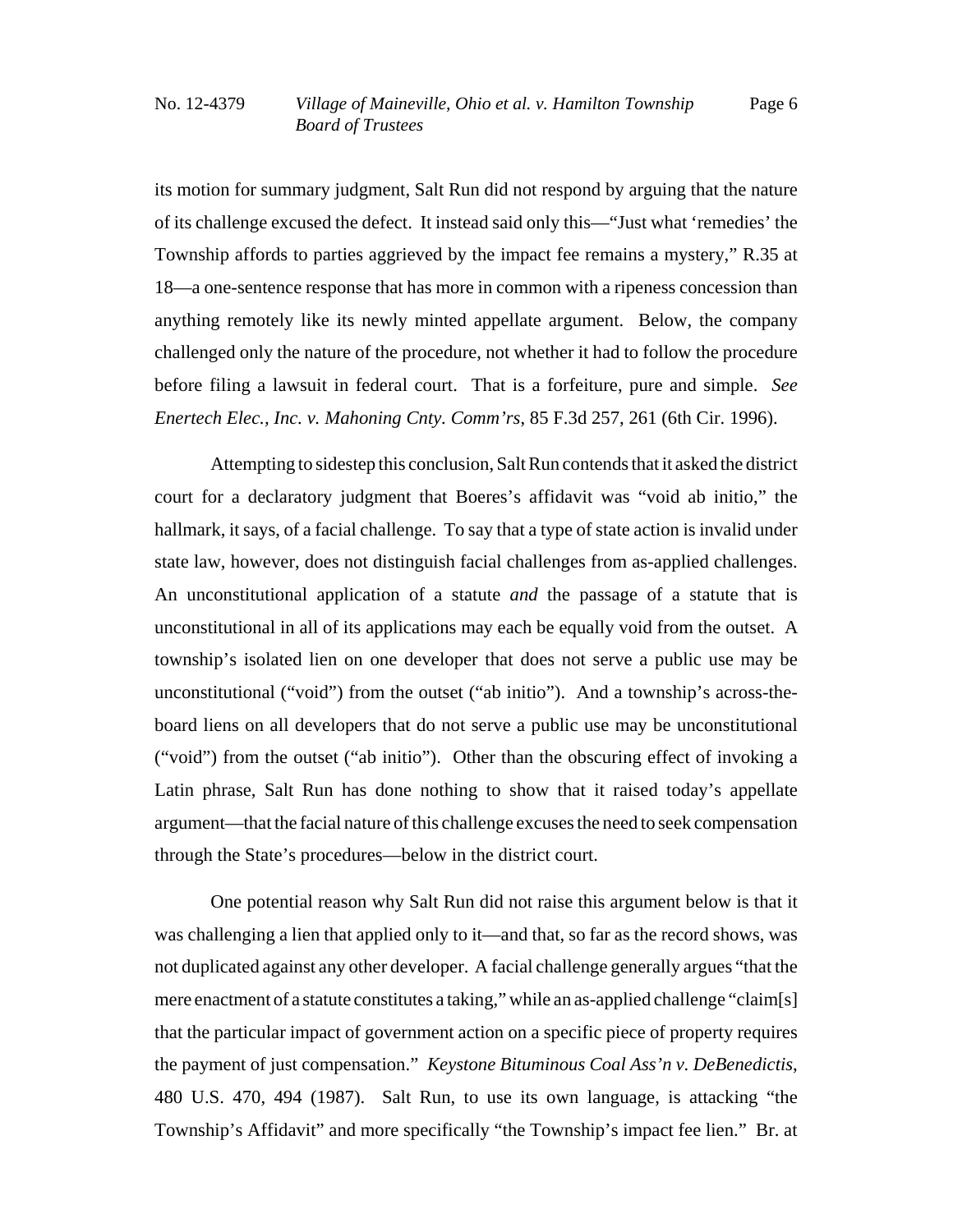11. It does not ask for an injunction or declaratory relief under federal law that would block enforcement of a state or local law, ordinance or regulation. Instead, it requests "actual damages, attorneys' fees and costs against" Hamilton. R.40 ¶ 59. Salt Run's "claim" is that "the particular impact" of the local "government's act[]" of filing a lien on "specific piece[s] of property requires the payment of just compensation," *Keystone Bituminous*, 480 U.S. at 494, and that is an as-applied challenge, *see Muscarello v. Ogle Cnty. Bd. of Comm'rs*, 610 F.3d 416, 422 (7th Cir. 2010) ("[The plaintiff] has focused on the economic deprivation that she herself will suffer if and when the taking occurs—the characteristic 'as applied' challenge.").

Things might be different if Salt Run had challenged Hamilton's ability to assert liens *at all* and had sought an invalidation of Ohio Rev. Code § 5301.252, which allows "any person" to record an affidavit involving "[t]he happening of any condition or event that may create or terminate an estate or interest." But Salt Run is not arguing that, not even for the first time on appeal. At its broadest, Salt Run characterizes Hamilton Township's attempts to impose "liens for impact fees" on "annexed property" as an improper "collection mechanism." Br. at 14. At its narrowest, Salt Run claims that its problem is with "the Boeres Affidavit" and "the Township's act" of recording it. *Id.* at 13. Neither is a facial challenge. Salt Run does not suggest that Hamilton Township is (or people in general are) constitutionally barred from asserting liens, and nowhere in its briefs does it pinpoint a particular law or ordinance that it finds problematic on its face. Even the most charitable reading of its briefs leaves the reader puzzling as to what "enactment" Salt Run is trying to invalidate. *Keystone Bituminous*, 480 U.S. at 495.

### III.

In addition, Salt Run asks for attorney's fees (also for the first time on appeal) on the grounds that the district court granted some of its requested declaratory relief. Here, too, the failure to raise the argument below amounts to a forfeiture. A district court does not commit error by declining to grant attorney's fees never asked of it.